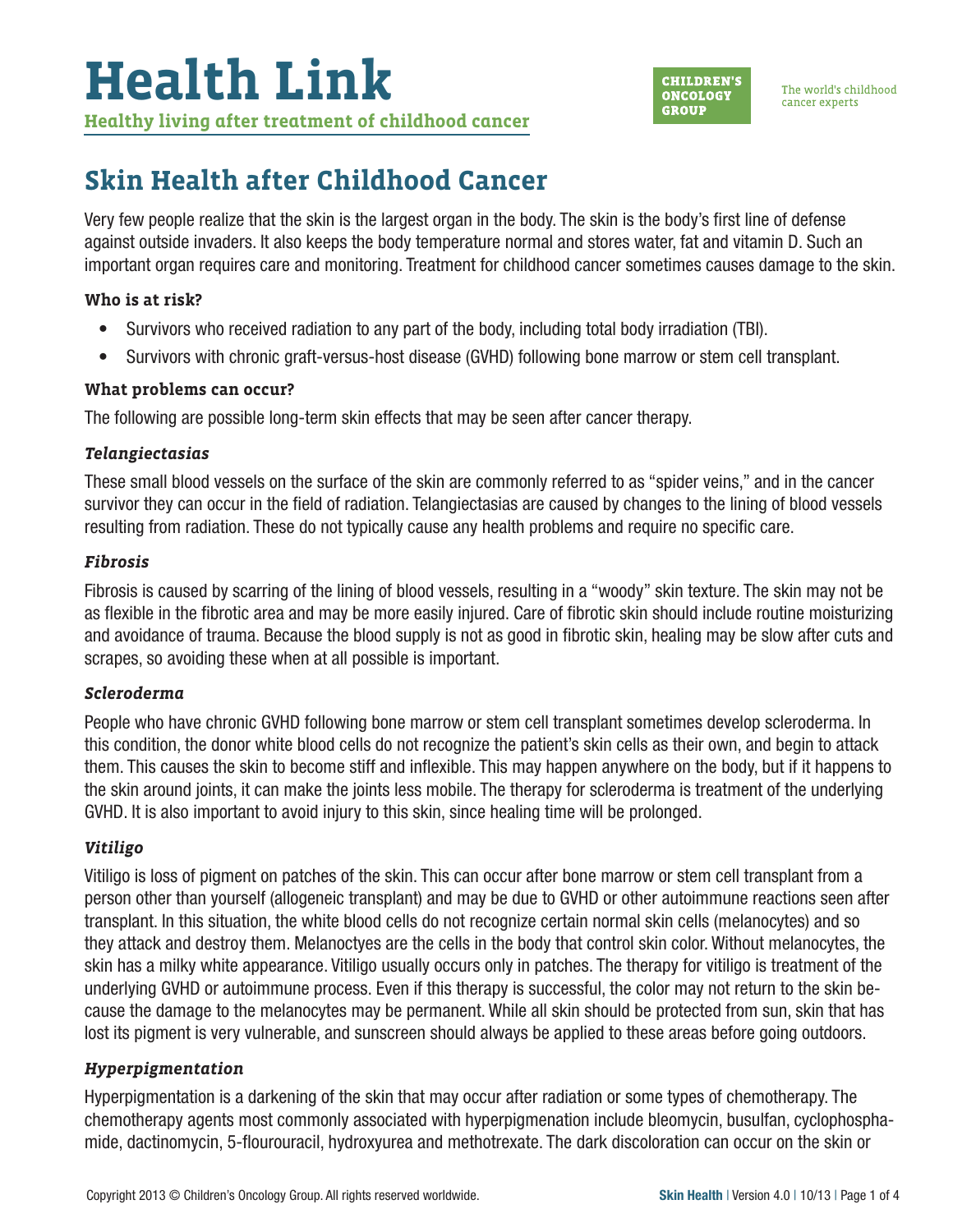

nails. There is no specific treatment for hyperpigmentation associated with cancer therapy, but it usually continues to fade over time without any treatment.

#### **Skin Cancers**

People who have received radiation are at risk for developing skin cancers, usually in the radiation field. Other risk factors include light skin color, chronic sun exposure, severe sunburn, atypical moles or a large number of moles on the body, and a family history of skin cancer. The good news about skin cancer is that if it is diagnosed early, it is usually very treatable. There are three major forms of skin cancer:

- Basal cell carcinoma (BCC) is the most frequent form of skin cancer. BCC usually appears as a rough, raised, area of skin. As the BCC progresses, it may become an ulcer or sore that does not heal. BCC can occur anywhere on the skin, but is seen most frequently in areas of sun and/or radiation exposure. Protecting your skin from the sun is the most important thing you can do to avoid developing BCC. Treatment for BCC is surgical removal of the affected skin. BCC can spread to surrounding tissues but does not usually spread throughout the body and is not usually life threatening.
- Squamous cell carcinoma (SCC) is another form of skin cancer that can develop from exposure to sun or radiation. Its appearance is similar to BCC, usually an ulcerated sore that does not heal. SCC can be more aggressive than BCC and can spread more readily to surrounding tissues and even to other parts of the body. With early surgical treatment SCC is usually curable, so it is important to report any suspicious sores to your healthcare provider right away.
- Melanoma is a much more serious form of skin cancer. Unlike BCC, left untreated it can spread to other organs and can be lethal. Melanoma often arises from moles. The key to successful treatment of melanoma is early diagnosis. Moles should be monitored for changes. Monitoring of moles can be remembered using the "ABCD" warning signs:

A is for Asymmetry (one half of the mole looks different than the other half)

**B** is for Border (moles that have an irregular, scalloped or poorly defined border)

C is for Color (variations in color from one area of the mole to another, such as different shades of tan and brown or black, or colors such as white, red or blue within a mole)

D is for Diameter (moles larger than 6 millimeters – about the diameter of a pencil eraser – should be evaluated).

If you notice any of the "ABCD" warning signs, have your healthcare provider check the mole. Moles that have any of these warning signs usually need to be removed.

#### **What monitoring is needed?**

#### If you have any of the following risk factors, you should check your skin monthly for changes, and have a thorough skin examination by a healthcare provider at least once a year:

- You received radiation to any area, including total body irradiation (TBI)
- You have ever had skin cancer or melanoma, or you have a family history of skin cancer or melanoma
- You have "dysplastic" (atypical) moles
- You had a severe sunburn at a young age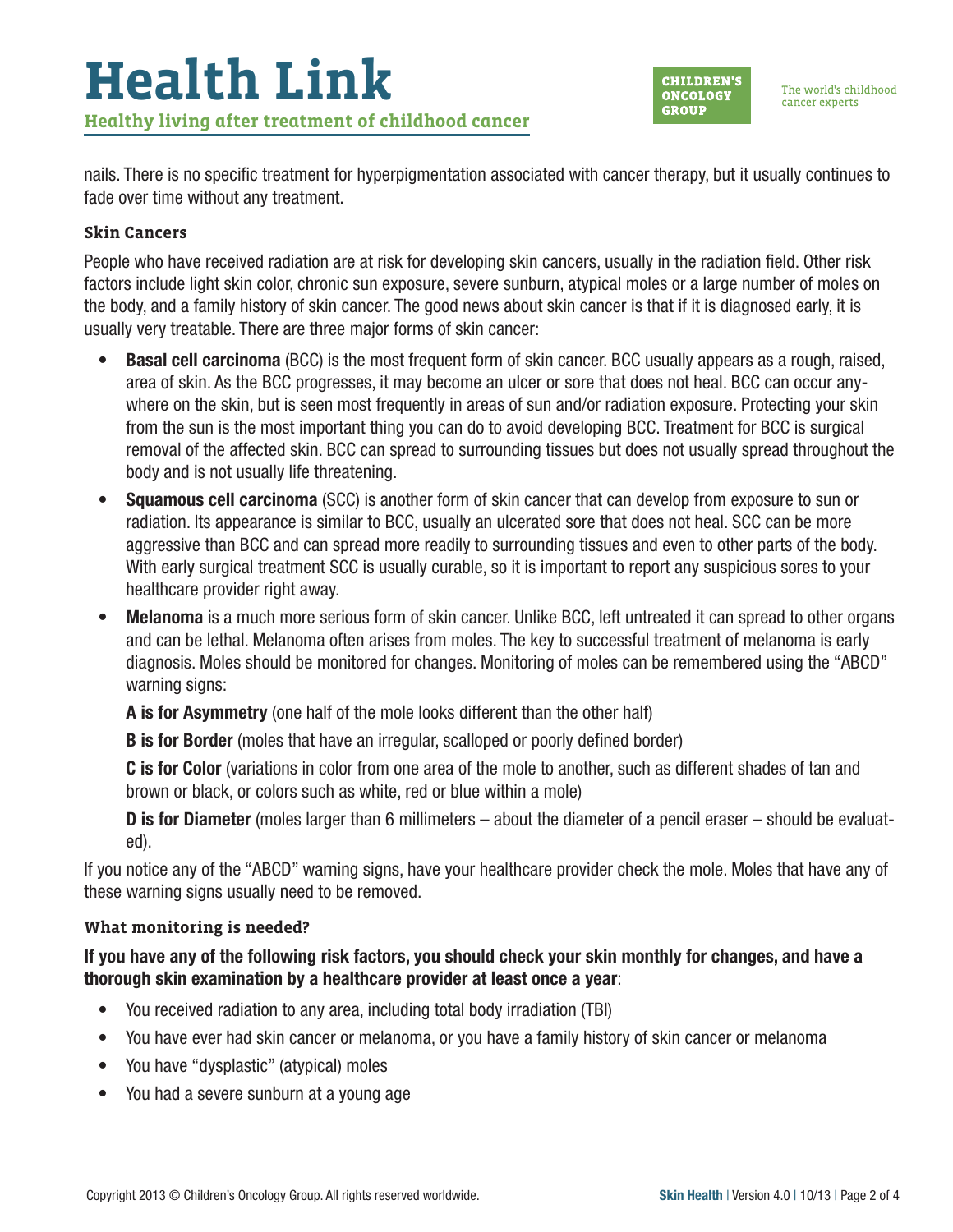#### **What can I do to keep my skin healthy?**

The most important thing to remember in caring for your skin is to protect it from the sun. Here are some things you can do:

- Wear protective clothing or sunscreen at all times when your skin is exposed to the sun, even on cloudy or hazy days. The American Cancer Society recommends a sunscreen with an SPF (sun protection factor) of 15 or higher.
- Sand, snow, concrete, water and high altitudes all increase the risk of sun damage—take extra caution to protect your skin in these environments.
- Do not attempt to tan your skin—avoid tanning booths.
- Avoid outdoor activities from 10 am to 2 pm when the sun's rays are most intense (11 am to 3 pm during daylight savings time). Plan outdoor activities in the early morning or late afternoon hours.
- Reapply sunscreen frequently or use a water resistant sunscreen when swimming or perspiring heavily. This will not only help to protect you from developing skin problems, but will also help you to maintain a youthful appearance.

If you have any questions or concerns about your skin, contact your healthcare provider. Take good care of your skin and it will take care of you!

Written by Kathy Ruble, RN, PhD, CPNP, AOCN®, Long Term Follow-up Program, Johns Hopkins University, Baltimore, MD.

Reviewed by Julie Blatt, MD; Louis S. Constine, MD; Rebecca D. Pentz, PhD; Wendy Landier, RN, PhD, CPNP, CPON®; and Debra Friedman MD.

#### **Additional health information for childhood cancer survivors is available at**  *www.survivorshipguidelines.org*

Note: Throughout this *Health Links* series, the term "childhood cancer" is used to desi

gnate pediatric cancers that may occur during childhood, adolescence, or young adulthood. Health Links are designed to provide health information for survivors of pediatric cancer, regardless of whether the cancer occurred during childhood, adolescence, or young adulthood.

#### Disclaimer and Notice of Proprietary Rights

Introduction to Late Effects Guidelines and Health Links: *The Long-Term Follow-Up Guidelines for Survivors of Childhood, Adolescent, and Young Adult Cancers* and accompanying *Health*  Links were developed by the Children's Oncology Group as a collaborative effort of the Late Effects Committee and Nursing Discipline and are maintained and updated by the Children's Oncology Group's Long-Term Follow-Up Guidelines Core Committee and its associated Task Forces.

To cancer patients (if children, their parents or legal guardians): Please seek the advice of a physician or other qualified health provider with any questions you may have regarding a medical condition and do not rely on the Informational Content. The Children's Oncology Group is a research organization and does not provide individualized medical care or treatment.

To physicians and other healthcare providers: The Informational Content is not intended to replace your independent clinical judgment, medical advice, or to exclude other legitimate criteria for screening, health counseling, or intervention for specific complications of childhood cancer treatment. Neither is the Informational Content intended to exclude other reasonable alternative follow-up procedures. The Informational Content is provided as a courtesy, but not intended as a sole source of guidance in the evaluation of childhood cancer survivors. The Children's Oncology Group recognizes that specific patient care decisions are the prerogative of the patient, family, and healthcare provider.

No endorsement of any specific tests, products, or procedures is made by Informational Content, the Children's Oncology Group, or affiliated party or member of the Children's Oncology Group.

No Claim to Accuracy or Completeness: While the Children's Oncology Group has made every attempt to assure that the Informational Content is accurate and complete as of the date of publication, no warranty or representation, express or implied, is made as to the accuracy, reliability, completeness, relevance, or timeliness of such Informational Content.

No Liability on Part of Children's Oncology Group and Related Parties/Agreement to Indemnify and Hold Harmless the Children's Oncology Group and Related Parties: No liability is assumed by the Children's Oncology Group or any affiliated party or member thereof for damage resulting from the use, review, or access of the Informational Content. You agree to the following terms of indemnification: (i) "Indemnified Parties" include authors and contributors to the Informational Content, all officers, directors, representatives, employees, agents, and members of the Children's Oncology Group and affiliated organizations; (ii) by using, reviewing, or accessing the Informational Content, you agree, at your own expense, to indemnify, defend and hold harmless Indemnified Parties from any and all losses, liabilities, or damages (including attorneys' fees and costs) resulting from any and all claims, causes of action, suits, proceedings, or demands related to or arising out of use, review or access of the Informational Content.